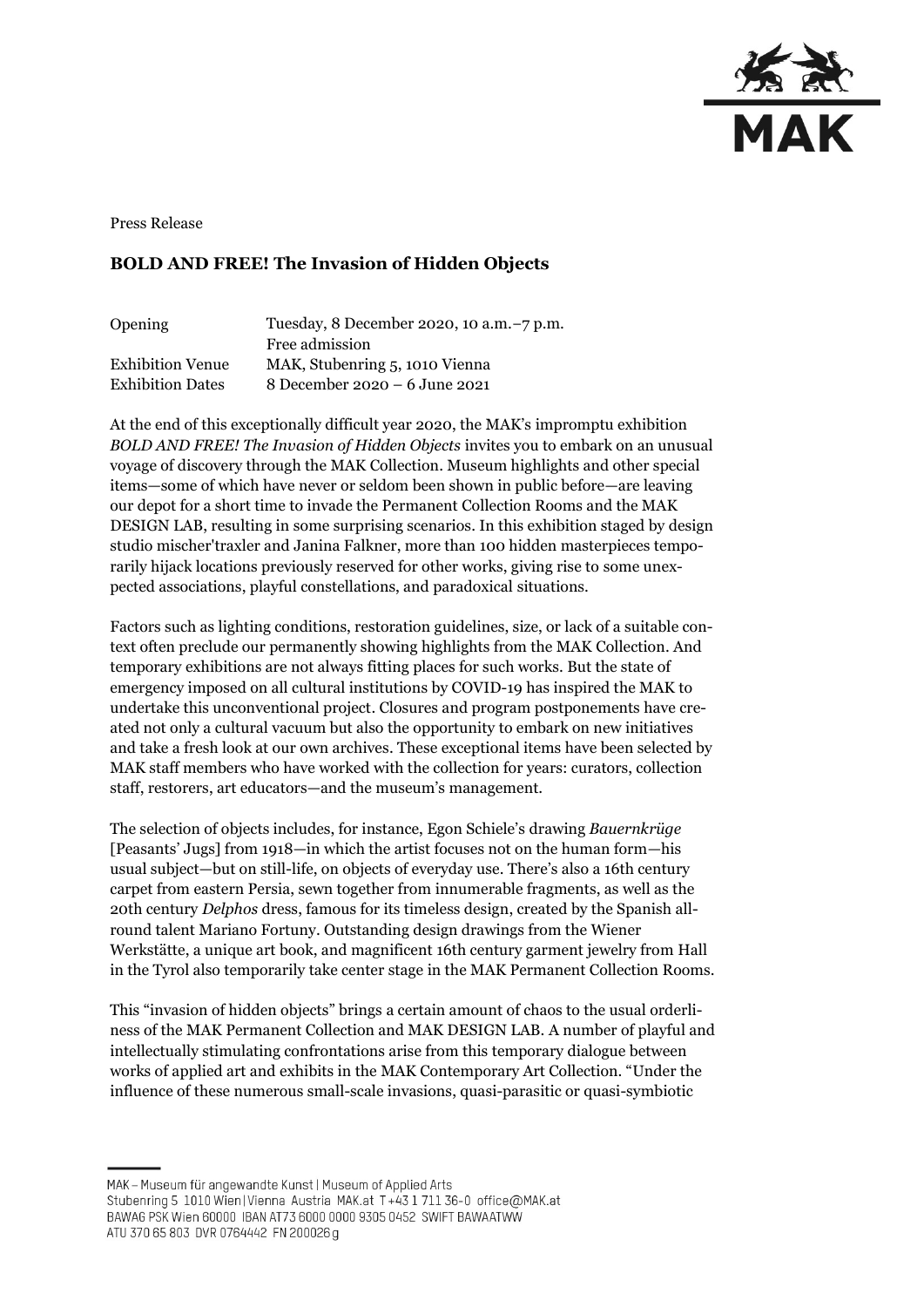

relationships arise, creating something entirely new and different. The museum's orderly structure is disrupted; its *status quo* becomes the exhibition's plaything," according to the curatorial team. Freshly created patterns of discourse thus invite you to explore new and unusual perspectives at your leisure.

Loudly proclaiming its presence, the bridal dress of Baroness Caroline von Holzhausen, made in Vienna in 1793, elbows its way into a showcase embellished with elaborate Renaissance glasses, ruining the discreet atmosphere created by the room's filigree inventory. Elsewhere, in the Carpet Room, the curators have removed a piece of visitors' furniture from the Permanent Collection—articulating, as it were, a gestural recommendation—while in the Biedermeier Room two pieces of furniture start to engage in gossip. The scenario highlights the subjectivity of Heinz Frank's designs: his furniture piece *SITZ DOCH SEELE* [JUST SIT SOUL] from 1990 always has a drawer open—ready to speak its mind.

A great many chairs and shelves in the Vienna 1900 Room have been pushed aside by Anna-Lülja Praun's 1959 settee designed for Herbert von Karajan. By way of exception, space has been made here among her male colleagues for a female architect. Postcolonial counternarratives have also been included. The curator team does indeed understand itself as a matchmaking agency for museum exhibits, bringing together artistic allusions with their original objects of reference. Exhibits also often get paired off based on ostensibly formal similarities. The Baroque Room plays games involving redoubling and reduplication: there a Chiavari armchair has made it onto the roof of Donald Judd's minimalist *Room in Room*. "Bold and free!" it seems to be shouting.

Visually structured leitmotifs created by mischer'traxler link these creative invasions as they sweep through the museum's rooms, highlighting and complementing narratives arising between object and display, hinting gently at underlying themes, and inspiring visitors to create their own novel associations. Theresa Hattinger's striking graphic design forcefully underscores these intrusive presentations. Families, children, and the young at heart are invited to explore the exhibition using a treasure map to hunt for hidden masterpieces.

With *BOLD AND FREE! The Invasion of Hidden Objects*, the MAK continues its collaboration with the internationally renowned design studio mischer'traxler. In 2019 the studio reconceptualized and networked the MAK Collection within the framework of the MAK DESIGN LAB's reconfiguration in line with contemporary design perspectives. In this incredibly difficult year 2020, a creatively unconventional, imaginative approach is once more being used to communicate the diversity of the MAK Collection.

Press photos are available for download at MAK.at/en/press.